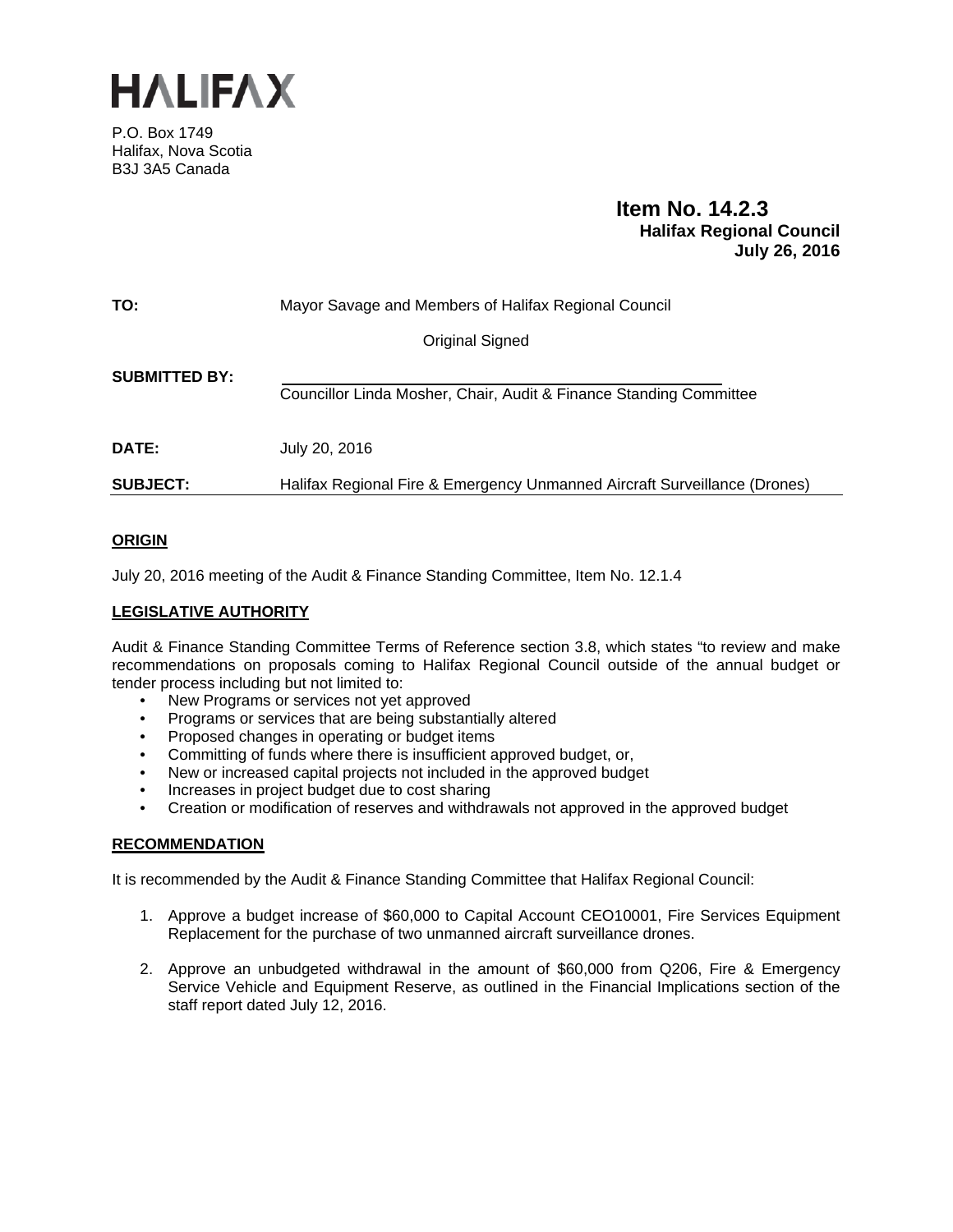### **BACKGROUND**

A staff report dated July 12, 2016 pertaining to Halifax Regional Fire & Emergency Unmanned Aircraft Surveillance (Drones) was before the Audit & Finance Standing Committee for consideration at its meeting held on July 20, 2016.

For further information, please refer to the attached staff report dated July 12, 2016.

#### **DISCUSSION**

The Audit & Finance Standing Committee reviewed the staff report dated July 12, 2016 at its meeting held on July 20, 2016 and forwarded the recommendation to Halifax Regional Council as outlined in this report.

#### **FINANCIAL IMPLICATIONS**

As outlined in the attached staff report dated July 12, 2016.

#### **RISK CONSIDERATION**

As outlined in the attached staff report dated July 12, 2016.

#### **COMMUNITY ENGAGEMENT**

The Audit & Finance Standing Committee meetings are open to public attendance, a live webcast is provided of the meeting, and members of the public are invited to address the Committee for up to five minutes at the end of each meeting during the Public Participation portion of the meeting. The agenda, reports, and minutes of the Audit & Finance Standing Committee are posted on Halifax.ca

#### **ENVIRONMENTAL IMPLICATIONS**

Not applicable.

### **ALTERNATIVES**

The Audit & Finance Standing Committee did not discuss alternatives.

### **ATTACHMENTS**

1. Staff report dated July 12, 2016.

A copy of this report can be obtained online at http://www.halifax.ca/council/agendasc/cagenda.php then choose the appropriate meeting date, or by contacting the Office of the Municipal Clerk at 902.490.4210, or Fax 902.490.4208.

Report Prepared by: Liam MacSween, Legislative Assistant, 902.490.6521.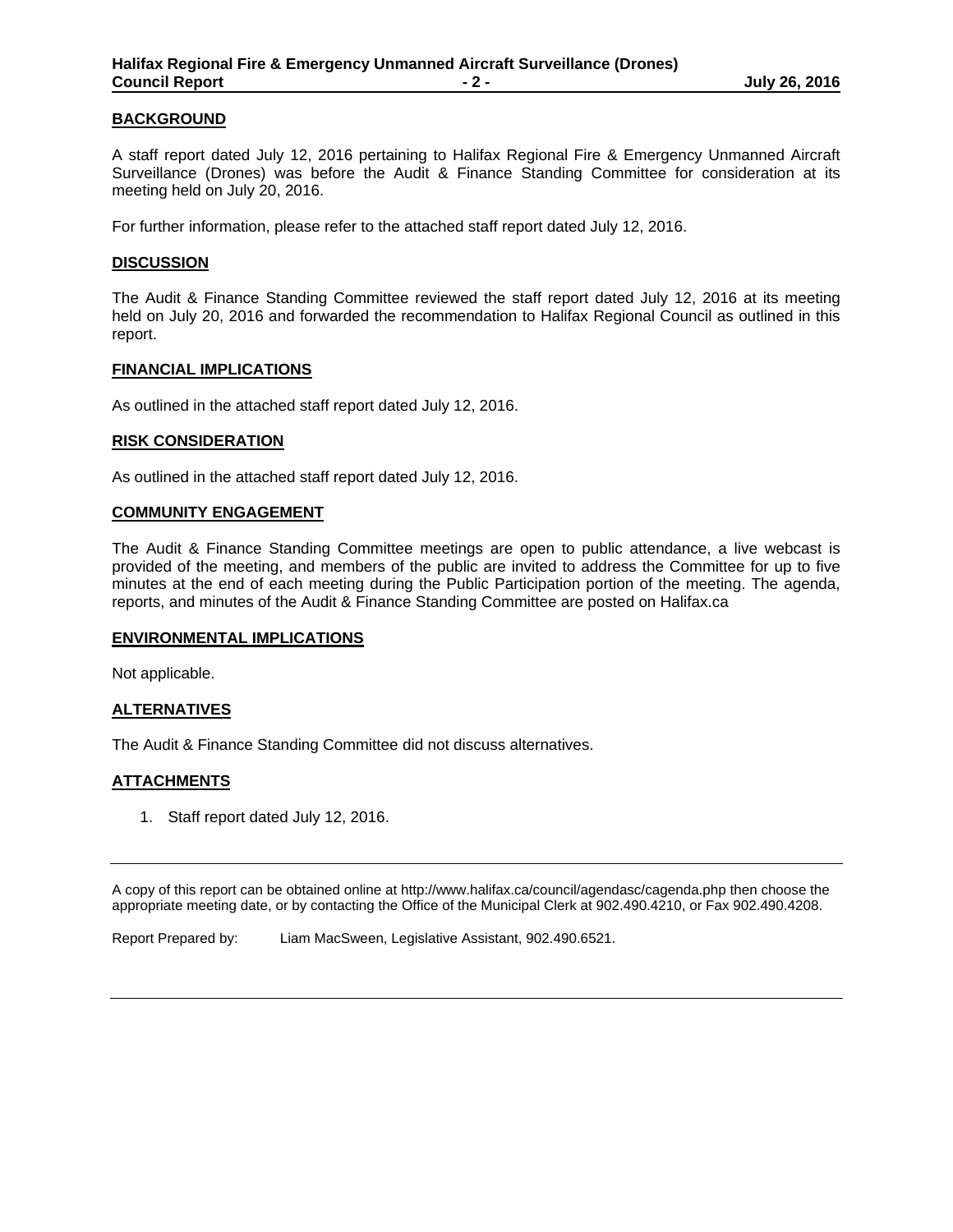

# Attachment 1

P.O. Box 1749 Halifax, Nova Scotia B3J 3A5 Canada

## **Item No. 12.1.4 Audit & Finance Standing Committee July 20, 2016**

| TO:                  | Chair <sub>n</sub> and Members of Audit & Finance Standing Committee      |
|----------------------|---------------------------------------------------------------------------|
| <b>SUBMITTED BY:</b> | <b>Original Signed</b>                                                    |
|                      | John Traves, Q.C. Acting Chief Administrative Officer                     |
|                      |                                                                           |
|                      | Original Signed                                                           |
|                      | Doug Trussler, Chief, Halifax Regional Fire & Emergency Service           |
| DATE:                | July 12, 2016                                                             |
| <b>SUBJECT:</b>      | Halifax Regional Fire & Emergency Unmanned Aircraft Surveillance (Drones) |

#### **ORIGIN**

The Origin of this project is the HRFE Operations division and was conceived at the station level. It began with some general inquiries and after a tremendous amount of research and personnel time, it has become a project with the potential to protect lives and property when fully deployed.

#### **LEGISLATIVE AUTHORITY**

Halifax Regional Council approved, Dec 11, 2012, that all budget increases are to be presented to the Audit and Finance Standing Committee, prior to submission to Council.

Halifax Charter, section 93(1) - The Council shall make estimates of the sums that are required by the Municipality for the fiscal year; Halifax Charter, section79(1) - Specifies areas that the Council may expend money required by the Municipality; Halifax Charter, section 35(2)(d)(i) - The CAO can only authorize budgeted expenditures or within the amount determined by Council by policy; Halifax Charter, section 120(6) - The Municipality may maintain other reserve funds for such purposes as the Council may determine; Halifax Regional Municipality policy on Changes to Cost Sharing for Capital Projects -Changes requiring Council approval; and the Halifax Regional Municipality Reserve Policy - No reserve funds will be expended without the CAO's recommendation and Council approval.

#### **RECOMMENDATION**

It is recommended that the Audit & Finance Standing Committee recommend that Halifax Regional Council:

1. Approve a budget increase of \$60,000 to Capital Account CEO10001, Fire Services Equipment Replacement for the purchase of two unmanned aircraft surveillance drones.

Recommendations continued on Page 2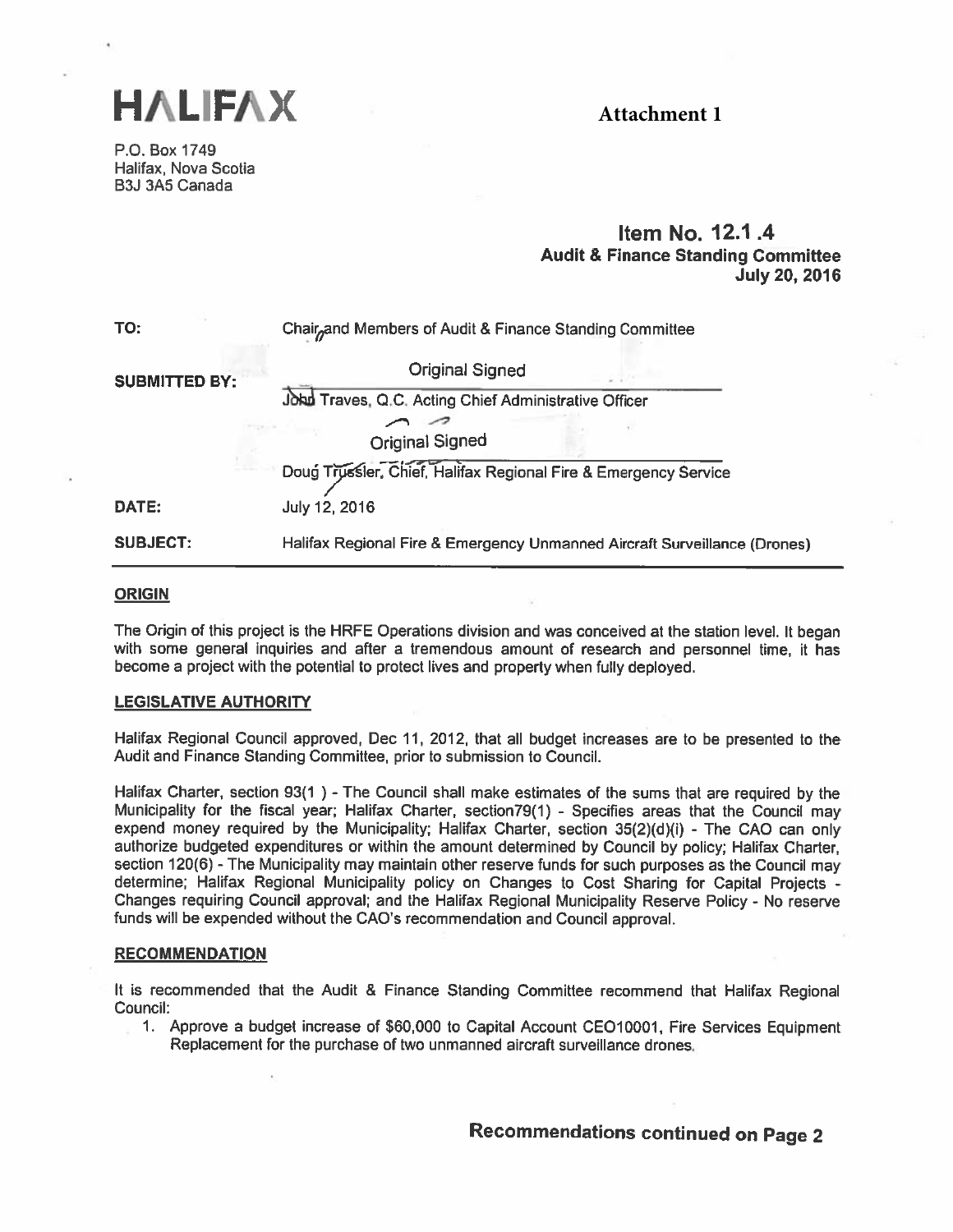2. Approve an unbudgeted withdrawal in the amount of \$60,000 from Q206, Fire & Emergency Service Vehicle and Equipment Reserve, as outlined in the Financial Implications section of this report.

#### **BACKGROUND**

The UAS or drone project was conceived at the station level during the winter of <sup>2015</sup> when the municipality experienced <sup>a</sup> significant number of calls that involved assessing building stability and structural integrity of roofs with extreme snow loads. The building stability assessment often involved <sup>p</sup>lacing responders at significant or potential risk in order to make <sup>a</sup> real time assessment of the conditions.

#### **DISCUSSION**

The deployment of <sup>a</sup> drone capable of interior and exterior flight with high definition real time imagery would have eliminated that risk to responders and would have allowed for <sup>a</sup> real time assessment of conditions.

HRFE began to look at other potential uses and in particular how the fire industry was adopting this technology. It was determined that the ability to do building stability assessments was extremely useful but not the only, nor most significant, use of drones for HRFE.

Other significant uses and benefits of drones include but are not limited to:

- $\circ$  the ability to view a complete picture of the roof and all sides of a building during a major fire to facilitate rapid deployment of forces to the right places to contain and preven<sup>t</sup> fire spread
- othe ability to view and monitor the spread of wildfire in an urban interface environment
- o the ability to rapidly fly above <sup>a</sup> fire and use thermal and HD imagery to track progress and map response plans to effectively extinguish and contain fires
- o the identification and current state of products involved in <sup>a</sup> HazMat incident to allow for <sup>a</sup> more rapid assessment resulting in <sup>a</sup> safer and quicker response

These are only <sup>a</sup> few of the benefits that could be realized from the purchase and deployment of <sup>a</sup> drone/UAS, The ability to fly in almost all weather and to use thermal and HD imagery is paramoun<sup>t</sup> in providing real time situational awareness. The uses of <sup>a</sup> drone/UAS are many and the technology is affordable.

RFP P15-335, Unmanned Drones for Halifax Fire and Emergency Services was publicly advertised on the Nova Scotia Public Tenders portal on September 8, 2015 and closed on September 22, 2015. Nine proposals were received and scored using <sup>a</sup> two envelope process.

A demonstration by the highest scoring bidder was required by the RFP and did not provide the desired results. These unsatisfactory results coupled with the issues encountered by the requirement for enhanced security with these devices make it necessary for HRFE to retender. The RFP will be for two drones (one operations and one training/backup) and necessary training

#### FINANCIAL IMPLICATIONS

To fund this purchase, HRFE is recommending the transfer of \$60,000 from the Fire & Emergency Service Vehicle & Equipment Reserve (Q206) into project account CEO1 0001, Fire Services Equipment Replacement. This reserve is intended to provide funding for the purchase of vehicles and equipment with <sup>a</sup> useful life of less than 10 years and is therefore appropriate to use for this purchase. If approved,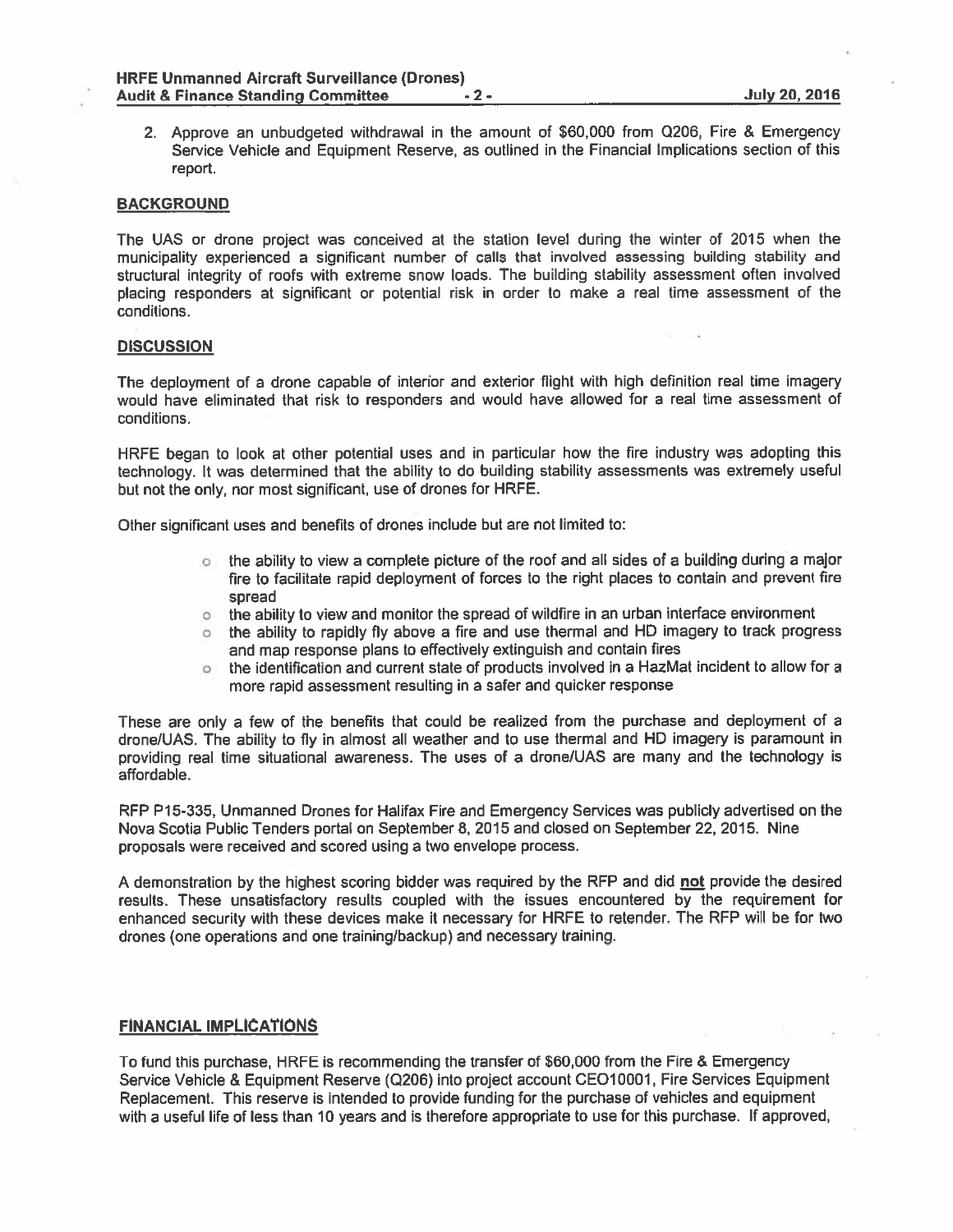there will be an increase to the gross capital budget but not the net and there will be an increase to reserve withdrawals. The budget availability has been confirmed by Finance.

| <b>Budget Summary:</b> | Project Account CE010001 - Fire Equipment Replacement |           |
|------------------------|-------------------------------------------------------|-----------|
|                        | <b>Cumulative Unspent Budget</b>                      | \$557,229 |
|                        | <b>Plus: Transfer from Reserve Q206</b>               | \$60,000  |
|                        | <b>Balance</b>                                        | \$617,229 |

## Budget Summary, Q206 - Fire Vehicle Reserve

| Projected available balance March 31, 2017 as of June/16 | \$578.437 |
|----------------------------------------------------------|-----------|
| 2016/17 Withdrawal per recommendation                    | \$ 60,000 |
| Projected net available balance at March 31, 2017        | \$518.437 |

## Q206 — Fire Vehicle & Equipment Reserve (March 28, 2000)

Purpose of reserve is to provide funding for replacement of fire and Emergency service utility vehicles (cars, vans, and light trucks), and firefighting equipment as they reach the end of their useful life. Also to provide partial financing for the replacement of firefighting apparatus (heavy firefighting trucks).

The Reserve is primarily intended to provide funding for the purchase of vehicle and equipment with useful life of less than 10 years.

The approva<sup>l</sup> of the recommendation does not have <sup>a</sup> negative impact on the anticipated reserve balances' ability to fund the propose<sup>d</sup> 2016/17 withdrawals.

#### RISK CONS<u>IDERATION</u>

The Adoption and use of the propose<sup>d</sup> UAS (Drone) will not add any significant risk to the municipality. however the use of <sup>a</sup> Drone will in some case eliminate or significantly reduce risk, Risk and Insurance Services has updated the insurance policy to include the use of Drones. The use of <sup>a</sup> Drone will allow for many dangerous or time consuming situational assessments to be made rapidly and without <sup>p</sup>lacing responders in danger thereby reducing the risk to responders and the public.

#### COMMUNITY ENGAGEMENT

N/A

#### ENVIRONMENTAL IMPLICATIONS

The UAV imposes no significant environmental implications excep<sup>t</sup> perhaps at the end of life cycle where its disposal may have some limited impact. This impact is currently mitigated by properly disposing of electronics and technologies. That will effectively eliminate any perceived impact to the environment,

#### ALTERNATIVES

There are no recommended Alternatives